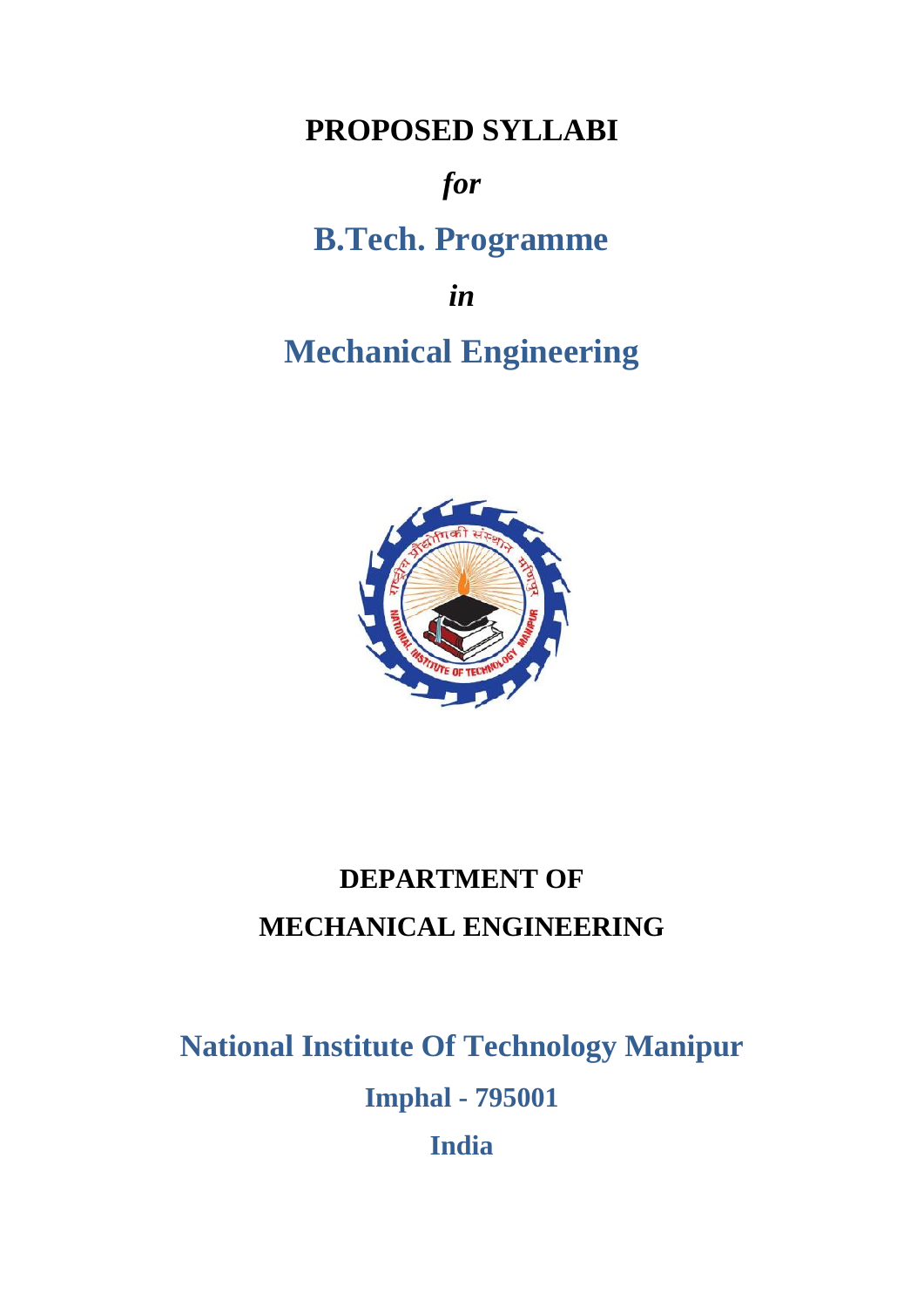# **BTech (Mechanical Engineering) Syllabus**

# **SEMESTER III**

| <b>MA201</b>     | Mathematics III                                      |              |    |                  | 6  |
|------------------|------------------------------------------------------|--------------|----|------------------|----|
| <b>ME201</b>     | <b>Engineering Thermodynamics</b>                    |              | 3  |                  | 8  |
| <b>ME203</b>     | <b>Strength of Materials</b>                         |              | 3  | $\left( \right)$ | 6  |
| <b>ME205</b>     | <b>Engineering Materials</b>                         |              |    | 0                | 6  |
| <b>ME207</b>     | Manufacturing Technology I                           |              | 3  | $\theta$         | 6  |
| <b>Practical</b> |                                                      |              |    |                  |    |
| <b>ME231</b>     | <b>Machine Drawing</b>                               |              | 0  | $\theta$         |    |
| <b>ME233</b>     | <b>Strength of Materials Lab</b><br>NSS <sub>1</sub> |              | 0  | $\theta$         | 3  |
|                  |                                                      | <b>Total</b> | 15 |                  | 40 |

## **SEMESTER IV**

| MA202            | Numerical Methods            |              |    | $\theta$ |          | 6  |
|------------------|------------------------------|--------------|----|----------|----------|----|
| <b>ME202</b>     | <b>Fluid Mechanics</b>       |              | 3  |          |          | 8  |
| <b>ME204</b>     | Kinematics of Machinery      |              | っ  |          |          | 6  |
| <b>ME206</b>     | Heat and Mass Transfer       |              | 3  |          | $\left($ | 8  |
| <b>ME208</b>     | Manufacturing Technology II  |              | 3  | 0        | $\cup$   | 6  |
| <b>Practical</b> |                              |              |    |          |          |    |
| <b>ME232</b>     | Heat Transfer Lab            |              | 0  | 0        |          | 3  |
| <b>ME234</b>     | Manufacturing Technology Lab |              | 0  | $\theta$ |          | 3  |
|                  | NSS <sub>2</sub>             |              |    |          |          |    |
|                  |                              |              |    |          |          |    |
|                  |                              | <b>Total</b> | 14 |          | h        | 40 |

## **SEMESTER V**

| <b>ME301</b>                       | Mechanical Measurements and Metrology                                  |    | 0                 |    |
|------------------------------------|------------------------------------------------------------------------|----|-------------------|----|
| ME303                              | Turbomachines                                                          |    |                   |    |
| <b>ME305</b>                       | Dynamics of Machinery                                                  |    |                   |    |
| <b>ME307</b>                       | Thermal Engineering I                                                  |    | $\mathbf{\Omega}$ |    |
| <b>ME309</b>                       | Design of Machine Elements I                                           |    | 0                 |    |
| <b>Practical</b><br>ME331<br>ME333 | Measurements and Metrology Lab<br>Fluid Mechanics & Turbomachinery Lab |    | $\Omega$          |    |
| <b>ME335</b>                       | Dynamics of Machines Lab                                               | O  | 0                 |    |
|                                    | Total                                                                  | 15 |                   | 41 |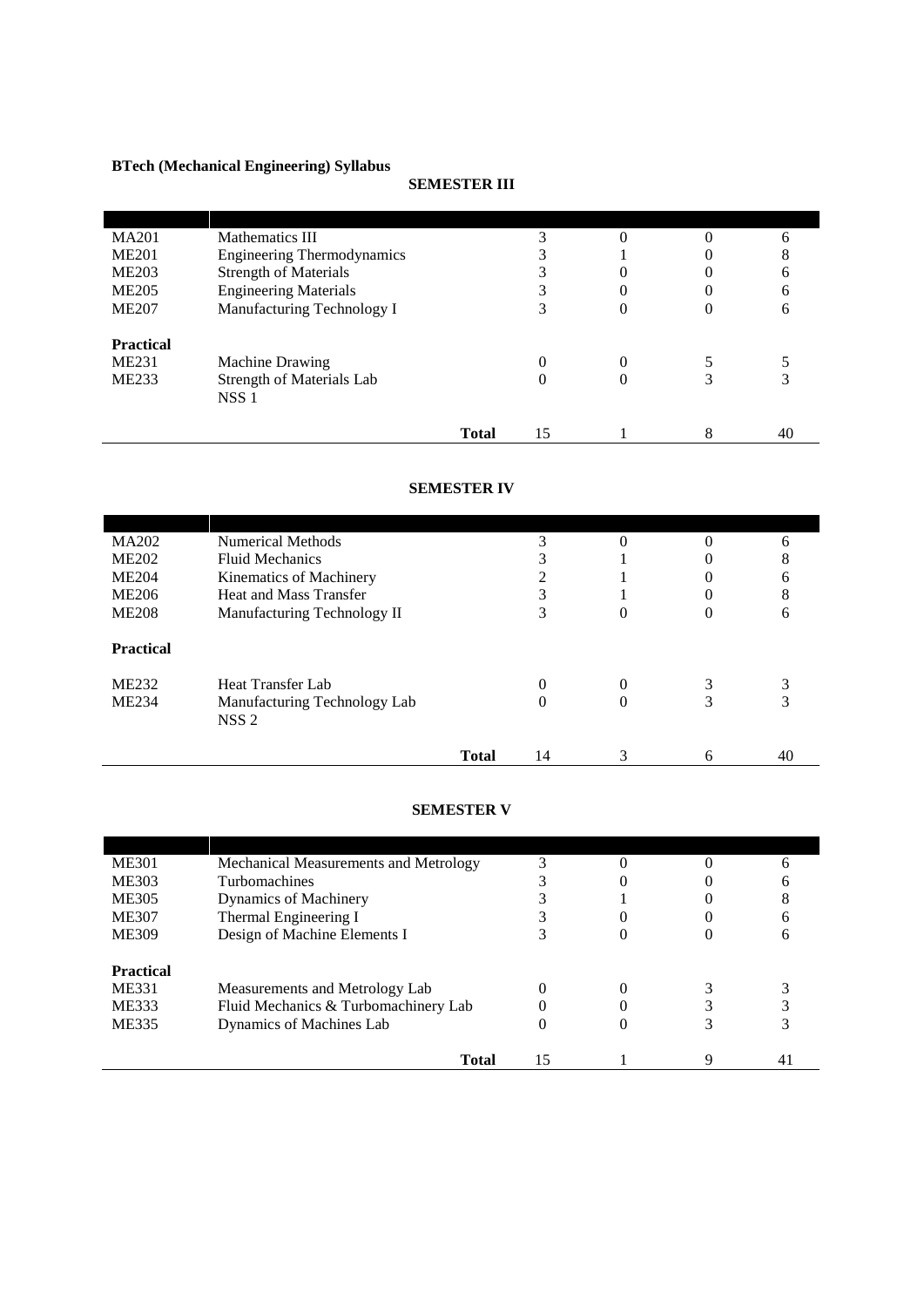# **SEMESTER VI**

|                  | <b>Total</b>                       | 15 |   | 41 |
|------------------|------------------------------------|----|---|----|
| ME336            | Thermal Engineering Lab            | 0  | O |    |
| <b>ME334</b>     | Automobile Engineering Lab         |    |   | 3  |
| <b>ME332</b>     | Mechatronics Lab                   |    |   |    |
| <b>Practical</b> |                                    |    |   |    |
| <b>ME310</b>     | Design of Machine Elements II      |    |   | 8  |
| <b>ME308</b>     | Thermal Engineering II             |    | 0 | h  |
| <b>ME306</b>     | Refrigeration and Air Conditioning |    | 0 | 6  |
| <b>ME304</b>     | Automobile Engineering             |    |   | h  |
| <b>ME302</b>     | <b>Mechatronics</b>                |    |   | h  |

# **SEMESTER VII**

| HS4XX            | <b>HSS</b> Elective                          | っ        | $\Omega$ |          | 4  |
|------------------|----------------------------------------------|----------|----------|----------|----|
| <b>ME401</b>     | <b>Industrial Engineering and Operations</b> | 3        | $\theta$ | 0        | 6  |
|                  | Research                                     |          |          |          |    |
| <b>ME403</b>     | CAD/CAM                                      | 3        | $\Omega$ | 0        | 6  |
| ME4XX            | Departmental Elective I                      | 3        | $\theta$ |          | 6  |
| ME4XX            | Departmental Elective II                     | 3        | $\theta$ | $\Omega$ | 6  |
| <b>Practical</b> |                                              |          |          |          |    |
| <b>ME431</b>     | CAD/CAM Lab                                  | $\Omega$ | $\Omega$ |          | 3  |
| <b>ME433</b>     | Project Work I                               | $\theta$ | $\theta$ | 3        | 3  |
|                  | <b>Total</b>                                 | 14       | $\Omega$ | 6        | 34 |

# **SEMESTER VIII**

| HS4XX            | <b>HSS</b> Elective       |              |    | 0 |   | 4  |
|------------------|---------------------------|--------------|----|---|---|----|
| ME4XX            | Departmental Elective III |              | 3  | 0 | 0 | 6  |
| ME4XX            | Departmental Elective IV  |              | 3  | 0 | 0 | 6  |
| <b>XXXXX</b>     | Open Elective             |              | 3  | 0 | 0 | 6  |
|                  |                           |              |    |   |   |    |
| <b>Practical</b> |                           |              |    |   |   |    |
| ME432            | Project Work II           |              | 0  | 0 | 9 | q  |
|                  |                           |              |    |   |   |    |
|                  |                           | <b>Total</b> | 11 | 0 | Q | 31 |
|                  |                           |              |    |   |   |    |

| Credits for I Year                                        | :80   |
|-----------------------------------------------------------|-------|
| Credits for Mechanical Engineering (III to VIII Semester) | : 227 |
| <b>Total Credits</b>                                      | :307  |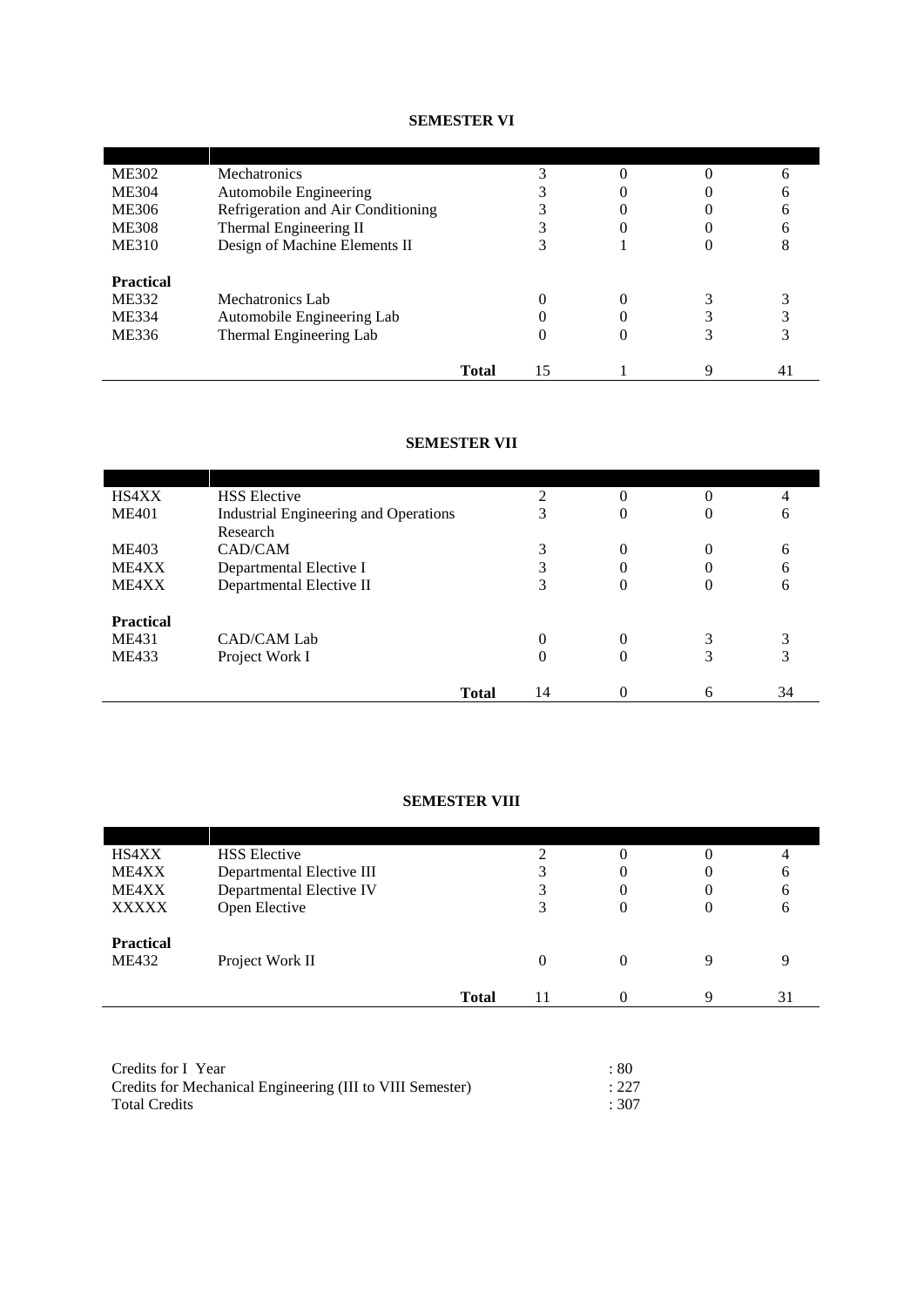#### **SEMESTER III**

#### **ME201 ENGINEERING THERMODYNAMICS (3-1-0-8)**

Thermodynamic systems; States, processes, heat and work; Zeroth law; First law; Properties of pure substances and steam, Mollier diagram; Second law, Carnot cycle, entropy, corollaries of the second law; Application of first and second laws to closed and open systems; irreversibility and availability, exergy analysis; Thermodynamic relations; Properties of mixtures of ideal gases; Vapour power cycles - Rankine cycle - Effect of pressure and temperature on rankine cycle -Reheat cycle - Regenerative cycle - Air standard power cycles - Assumptions regarding air standard cycles - Otto , Diesel , dual, Stirling and Brayton cycles. Third Law of Thermodynamics.

#### **Text/References:**

- 1. Sonntag, R.E., Borgnakke, C., and Van Wylen, G.J., Fundamentals of Thermodynamics, 6<sup>th</sup> Ed., John Wiley, 2003.
- 2. Cengal, Y.A., and Boles, M.A. Thermodynamics: An Engineering Approach, 5<sup>th</sup> Ed., McGraw-Hill, 2006.
- 3. Nag, P.K., Engineering Thermodynamics, 3rd Ed., Tata McGraw-Hill, 2005.
- 4. J P Howell and P O Buckius, Fundamentals of Engineering Thermodynamics, McGraw Hill, 1992.
- 5. G F C Rogers and Y R Mayhew, Engineering Thermodynamics Work and Heat Transfer,  $4^{\text{th}}$  Ed., Pearson 2003.

#### **ME203 STRENGTH OF MATERIALS (3-0-0-6)**

Axial and shear stresses and strains – Elasticity, Hook's law – Lateral strain – Poisson's ratio – Volumetric strain – Elastic constants – Stress in composite bars. Strain energy, impact and suddenly applied loads. Thin cylindrical and spherical shells subjected to internal pressure. Principal stresses and their planes. Plane of maximum shear – Mohr's circle of stresses. Thick cylinders – Lame's equation, shrink fit. Compound cylinders. Shear force and bending moment diagrams for beams subjected to different types of loads – Theory of simple bending and assumptions. Leaf spring, shear stress. Deflection – The moment area method, Macaulay's method – superposition (statically determinate beams only). Torsion of solid and hollow circular shafts – Power transmission, strength and stiffness of shafts. Stress and defection in open helical spring. Introduction to buckling of columns.

#### **Texts/References:**

- 1. Timoshenko, S.P., Gere, M.J., Mechanics of Materials, C.B.S., Publishers, 2011.
- 2. Ramamurtham, S., Strength of Materials, Dhanpat Rai Publications, 2005.
- 3. Popov, E.P., Engineering Mechanics of Solids, Prentice-Hall, 1999.
- 4. Timoshenko, S., and Young D.H., "Elements of Strength of Materials", Tata McGraw Hill, 2006.
- 5. S.B. Junaikar, Mechanics of Structures, Charotar Publishers, 2010.

#### **ME205 ENGINEERING MATERIALS (3-0-0-6)**

Atomic Arrangement and Phase Diagrams - Structure of metals and alloys: Phase diagram: phase rules. Phase Diagrams and Ferrous Alloys Fe- FeC diagram, Critical temperature - Plain carbon steel and other steels. Heat Treatment of steel, CCT diagrams, austempering, martempering, ausforrning. Surface hardening process - non ferrous alloys. Testing of Materials I - Properties evaluated by tensile testing procedure, Engineering stress strain curve vs. true stress-strain curve, stress strain curve for typical materials. Hardness testing. Testing of Materials II - Impact testing, Fracture toughness. Fatigue testing: Creep testing. General classifications, properties and applications of alloy steels, tool steels, stainless steels, cast irons, copper base alloys, Aluminum base alloys, Nickel base alloys, composites, ceramics and polymers.

- 1. Avner, S.H., Introduction to Physical Metallurgy, 2<sup>nd</sup> Ed., Tata McGraw-Hill, 1997.
- 2. Dieter, G.E., Mechanical Metallurgy, McGraw-Hill, 1988.
- 3. Donald S. Clark, and Wilbur R. Varney, Physical Metallurgy for Engineers, East-West Press, 1999.
- 4. Suriyanarayana, A.V.K, Testing of Metallic Materials, Tata McGraw-Hill, 2001.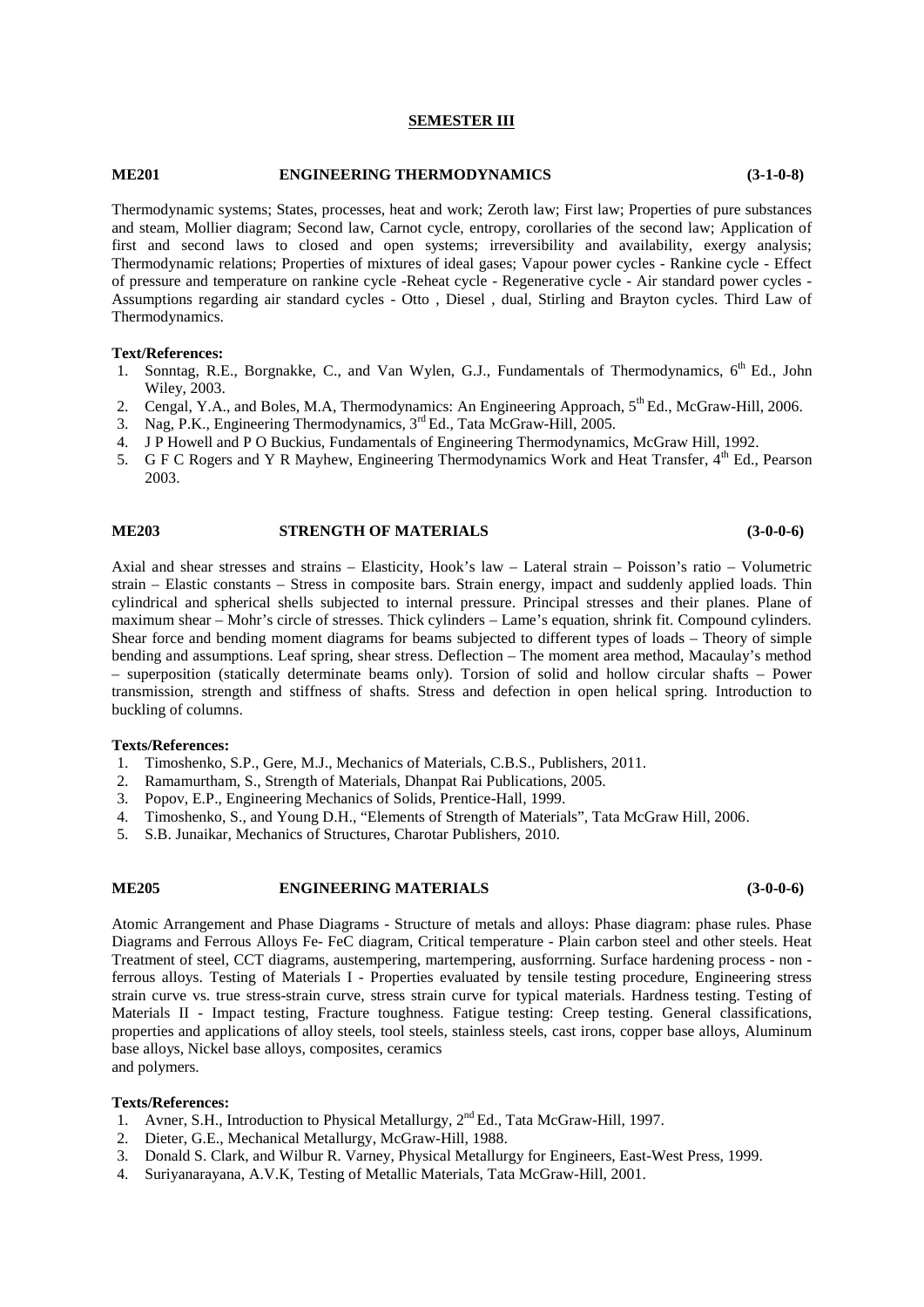5. W.D. Callister, Material Science and Engineering and Introduction, Wiley, 2002.

### **ME207 MANUFACTURING TECHNOLOGY I (3-0-0-6)**

Introduction to manufacturing processes: Moulding materials and their requirements; Patterns: Types and various pattern materials. Casting processes: Various casting methods, viz., sand casting investment casting, pressure die casting, centrifugal casting, continuous casting, thin roll casting; Mould design; Casting defects and their remedies. Metal joining processes: brazing, soldering, welding; Solid state welding methods; resistance welding; arc welding; submerged arc welding; inert gas welding; Welding defects, inspection. Metal forming Processes: Various metal forming techniques and their analysis, viz., forging, rolling, extrusion, wire drawing, sheet metal working, spinning, swaging, thread rolling; Super plastic deformation; Metal forming defects. Powder metallurgy and its applications.

### **Texts/References:**

- 1. A Ghosh and A K Mallik, Manufacturing Science, Wiley Eastern, 1986.
- 2. P Rao, Manufacturing Technology: Foundry, Forming and Welding, Tata McGraw Hill, 2008.
- 3. J S Campbell, Principles of Manufacturing Materials and Processes, Tata McGraw Hill, 1995.
- 4. F C Flemmings, Solidification Processing, Tata McGraw Hill, 1982
- 5. P C Pandey and C K Singh, Production Engineering Sciences, Standard Publishers Ltd., 2003.
- 6. S Kalpakjian and S R Schmid, Manufacturing Processes for Engineering Materials, Pearson Education, 2009.
- 7. Jain R.K., Production Technology, Khanna Publishers, 2001.
- 8. Hajra Choudhry, Elements of Workshop Technology, Vol II, Media Promoters & Publishers, 1994.

#### **ME231 MACHINE DRAWING (0-0-5-5)**

Assembly and Part Drawings of simple assemblies and subassemblies of machine parts viz.,couplings, clutches, bearings, gear assemblies, I.C. Engine components, valves, machine tools, etc.; IS/ISO codes; Limits, tolerances and Fits, Surface finish; Symbols for weldments, process flow, electrical and instrumentation units. Introduction to computer aided drafting package to make 2-D drawings. Introduction to solid modellers.

#### **Texts/References:**

- 1. Bhatt, N.D., Machine Drawing, Charotar Publishing House, 2003.
- 2. Sidheswar, N., Kannaiah, P. and Sastry, V.V.S., Machine Drawing, Tata McGraw Hill, 2000.
- 3. SP 46: 1988 Engineering Drawing Practice for School and Colleges. Bureau of Indian Standards.
- 4. Ostrowsky, O., Engineering Drawing with CAD Applications, ELBS, 1995.
- 5. Kannaiah, P., Production Drawing, New Age International, 2009.
- 6. V. Lakshmi Narayana and M. L. Mathur, Text Book of Machine Drawing, M/s Jain Brothers, 2010.
- 7. Dhawan, R.K., A Text Book of Machine Drawing, S. Chand & Company, 1996.

#### **ME233 STRENGTH OF MATERIALS LAB (0-0-3-3)**

Study of Stress-Strain characteristics of Steel - Tension test - Compression Test - Strain measurement - Ductility Tests - Shear Test - Hardness Tests - Torsion Test - Bending Test – Impact Test - Test on Spring.

#### **SEMESTER IV**

**ME202 FLUID MECHANICS (3-1-0-8)**

Basic concepts - Fluid properties - Basic hydrostatic equation - Manometry - Submerged and floating bodies. Pressure at a point - Hydrostatic equations for incompressible and compressible fluids Manometers - Hydrostatic force on a submerged plane and curved surfaces - Buoyancy and equilibrium of floating bodies - Metacentre - Fluid in rigid motion bodies. Fluid dynamics; integral and differential formulations - Continuity equation - Navier-Stokes equations. Laminar and turbulent flows - Some exact solutions of Navier-Stokes equations – Flow through pipes. Fluid rotation and deformation - Stream function - Condition of irrotationality -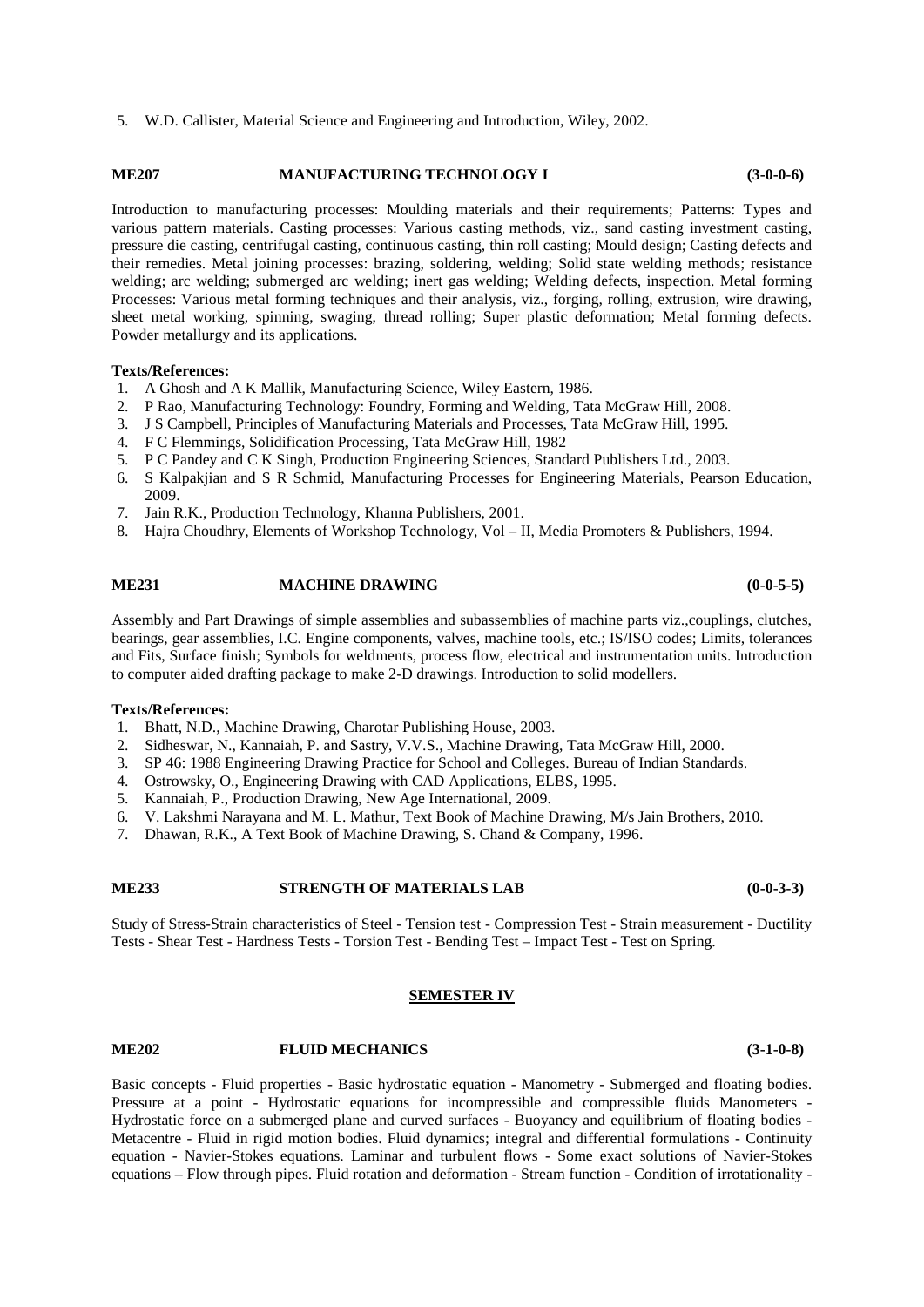Governing equations of potential flow - Laplace equation. Boundary layer concept - Prandtl's equation - Drag on flat plates - Buckingham - theorem - Dimensionless numbers.

#### **Text/References:**

- 1. Fox, R.W. and McDonald, A.T., Introduction to Fluid Mechanics, 6<sup>th</sup> Ed., John Wiley, 2003.
- 2. White, F.M., Fluid Mechanics,  $5<sup>th</sup>$  Ed., McGraw-Hill, 2003.
- 3. Y. A. Cengel and J.M. Cimbala, Fluid Mechanics, Tata McGraw-Hill, 2006.
- 4. B.R. Munson, D.F. Young and T.H. Okhiishi, Fundamentals of Fluid Mechanics, 5<sup>th</sup> Ed., Wiley India Edition, 2002.
- 5. J.F. Douglas, J.M. Gasiorek, J. A. Swaffield and L.B. Jack, Fluid Mechanics, Pearson Education, 2008.

### **ME204 KINEMATICS OF MACHINERY (2-1-0-6)**

Mechanisms - classification of mechanisms, Kinematic inversions - Grashoff's law -Inversions of slider crank mechanism, Coupler curves, spatial mechanisms - Straight-line generators. Slider crank mechanisms and four bar mechanism; Velocities of points on a rigid body -relative velocity - velocity polygon Acceleration of points on a rigid body - relative acceleration - acceleration polygon - Coriolis acceleration - analytical method . Chebyshcv spacing for precision positions - Structural error - Overlay method – Complex curve synthesis - Roberts Chebyshev theorem - Frudenstine's equation; Analytical synthesis using complex algebra; synthesis of dwell mechanism. Classification of cam and follower - displacement diagrams - Graphical layouts of cam profiles. Derivatives of follower motion. High speed cams standard motions. Plate cams with flat face and roller followers. Terminology and definitions - law of gearing - profile for gears - Involute gearing -Interchangeability - Interference and undercutting. Contact ratio. Standard and stub gear teeth. Contact ratio. Gear trains - types - Parallel axis gear trains. Epicyclic gear trains.

### **Texts/References:**

- 1. J. J Uicker (Jr), G. R Pennock and J. E Shigley, Theory of Machines and Mechanisms, 3<sup>rd</sup> Ed., Oxford International Student Edition, 2009.
- 2. J. S. Rao, R. V. Dukkipat, Mechanism and Machine Theory, 2<sup>nd</sup> Ed., New Age International, 2008.
- 3. K. J, Waldron and G. L Kinzel, Kinematics, Dynamics and Design of Machinery, 2<sup>nd</sup> Ed., Wiley Student Edition, 2004.
- 4. A. Ghosh and A. K. Mallik, Theory of Mechanisms, and Machines, 3<sup>rd</sup> Ed., East West Press Pvt. Ltd, 2009.
- 5. S. S. Rattan, Theory of Machines, 3rd Ed., Tata McGraw Hill, 2009.
- 6. R. L. Norton, Kinematics and Dynamics of Machinery, Tata McGraw Hill, 2009.
- 7. A. G. Erdman and G. N. Sandor, Mechanism Design, Analysis and Synthesis Volume 1, PHI, Inc., 1997.
- 8. T. Bevan, Theory of Machines, CBS Publishers and Distributors, 1984.

#### **ME206 HEAT AND MASS TRANSFER (3-1-0-8)**

Modes of heat transfer; Conduction: 1-D and 2-D steady conduction; 1-D unsteady conduction-Lumped capacitance and analytical methods; Fins. Convection: fundamentals, order of magnitude analysis of momentum and energy equations; hydrodynamic and thermal boundary layers; dimensional analysis; free and forced convection; external and internal flows; heat transfer with phase change. Radiation: Stefan-Boltzmann law; Planck's law; emissivity and absorptivity; radiant exchange between black surfaces. Heat exchangers: LMTD and e − NTU methods; heat transfer enhancement techniques. Mass transfer: molecular diffusion; Fick's law; analogy between heat and mass transfer; evaluation of mass transfer coefficients by dimensional analysis.

### **Texts/References:**

- 1. Incropera, F.P. and Dewitt, D.P., Fundamentals of Heat and Mass Transfer,  $5^{th}$  Ed., John Wiley, 2002.
- 2. Holman, J.P., Heat Transfer, 9<sup>th</sup> Ed., Tata McGraw-Hill, 2004.
- 3. Ozisik, M.N., Heat Transfer A Basic Approach, McGraw-Hill, 1985.
- 4. Cengel, Y.A., Heat Transfer A Practical Approach, McGraw-Hill, 1998.
- 5. Bejan, A., Convective Heat Transfer, 3<sup>rd</sup> Ed., John Wiley and Sons, 2004.
- 6. Kreith F., and Von, M. S., Principles of Heat Transfer,  $6^{th}$  Ed., Brook and Cole Publication, 2001.

**ME208 MANUFACTURING TECHNOLOGY II (3-0-0-6)**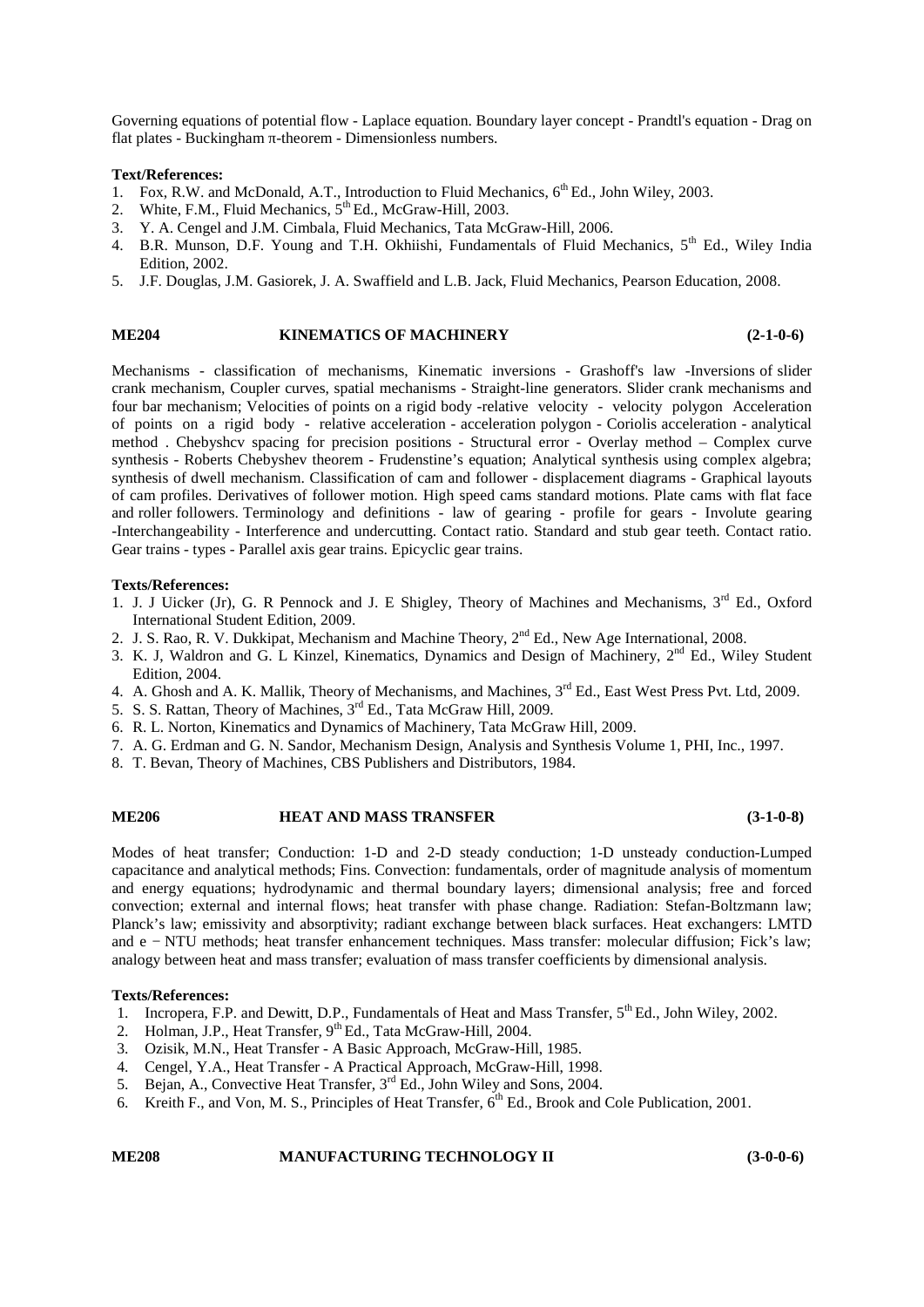Metal Cutting: Mechanics, tools (material, temperature, wear, and life considerations), geometry and chip formation; surface finish and machinability; optimization; Machine tool: Generation and machining principles; Setting and Operations on machines: lathe, milling (including indexing), shaping, slotting, planing, drilling, boring, broaching, grinding (cylindrical, surface, centreless), thread rolling and gear cutting machines; Tooling: Jigs and fixtures, principles of location and clamping; Batch production: CNC machines; Finishing: Micro finishing (honing, lapping, super finishing); Unconventional methods: electro-chemical, electro-discharge, ultrasonic, LASER, electron beam, water jet machining etc.; Rapid prototyping and rapid tooling.

### **Texts/References:**

- 1. A Ghosh and A K Mallik, Manufacturing Science, Wiley Eastern, 1986.
- 2. G K Lal, Introduction To Machining Science, New Age International Pvt. Ltd., 2007.
- 3. Production Technology, HM T Publication, Tata McGraw Hill, 1980.
- 4. M C Shaw, Metal Cutting Principles, MIT Press, 2004.
- 5. P K Mishra, Nonconventional Machining, Narosa Publishing House, 1997.
- 6. R.K. Jain, Production Technology, Khanna Publishers, 2001.
- 7. Hajra Choudhry, Elements of Workshop Technology, Vol II, Media Promoters & Publishers, 1994.

**ME232 HEAT AND MASS TRANSFER LAB (0-0-3-3)**

Experiments in conduction, free and forced convection, radiation and heat exchangers.

### **ME234 MANUFACTURING TECHNOLOGY LAB (0-0-3-3)**

Introduction to machine tools and machining processes; Types of cutting tools; Selection of cutting speeds and feed; Lathe – Simple / Step / Taper Turning, Thread Cutting, Drilling and Boring. Shaping – V – Cutting Milling – Job requiring Indexing. Hobbing – Spur Gear Cutting Grinding – Surface / Cylindrical grinding CNC Lathe – Simple Turing, Step Turning, Thread Turing Machining Center – A typical job production.

#### **SEMESTER V**

#### **ME301 MECHANICAL MEASUREMENTS AND METROLOGY (3-0-0-6)**

Standards - Errors in measurements - Calibration - Basic electrical transducers, force, torque, strain, speed, pressure, flow, temperature and heat flux measurement, pollution measurement – Metrology; Length measurements; Vernier caliper and vernier height gauge - Angle measurements; Sine bar, clinometers, angle gauges, vernier bevel protector - Comparators; Their types, relative merits and limitations, use of comparators, construction of Mechanical, electrical & optical comparators - Limits, fits and tolerances - Interferometry - Surface finish; terminology and measurements - Optical measuring instruments. Measurement of screw thread and gear elements - Acceptance test for machines.

#### **Texts/References:**

- 1. Holman, J.P., Experimental Methods for Engineers, Tata McGraw Hill Book Company, New Delhi, 2010.
- 2. Thomas G. Beckwith and Lewis Buck, Mechanical Measurements, Narosa Publishing House, 2009.
- 3. Ernest O. Doeblin, Measurement Systems Applications and Design, Tata McGraw Hill Book Company, New Delhi, 2011.
- 4. Jain R K, "Engineering Metrology", 3rd Ed., Khanna Publishers, Delhi (1998).
- 5. Figliola, Richard S, & Beasley, Donald E, Theory and Design for Mechanical Measurements,  $3<sup>rd</sup>$  Ed., John Wiley & Sons Inc.
- 6. American Society of Tool and Manufacturing Engineers, Handbook of Industrial Metrology, Prentice Hall of India Pvt. Ltd.
- 7. T.G. Beckwith, R.D. Marangoni and J.H. Lienhard, Mechanical Measurements, 5<sup>th</sup> Ed., Addison Wesley, 1993.

#### **ME303 TURBOMACHINES (3-0-0-6)**

Introduction - Classification - Dimensional analysis - Specific speed - Basic laws and equations. Hydraulic turbines; Pelton, Francis, and Kaplan turbines - Turbine efficiencies - Cavitation in turbines. Centrifugal pumps;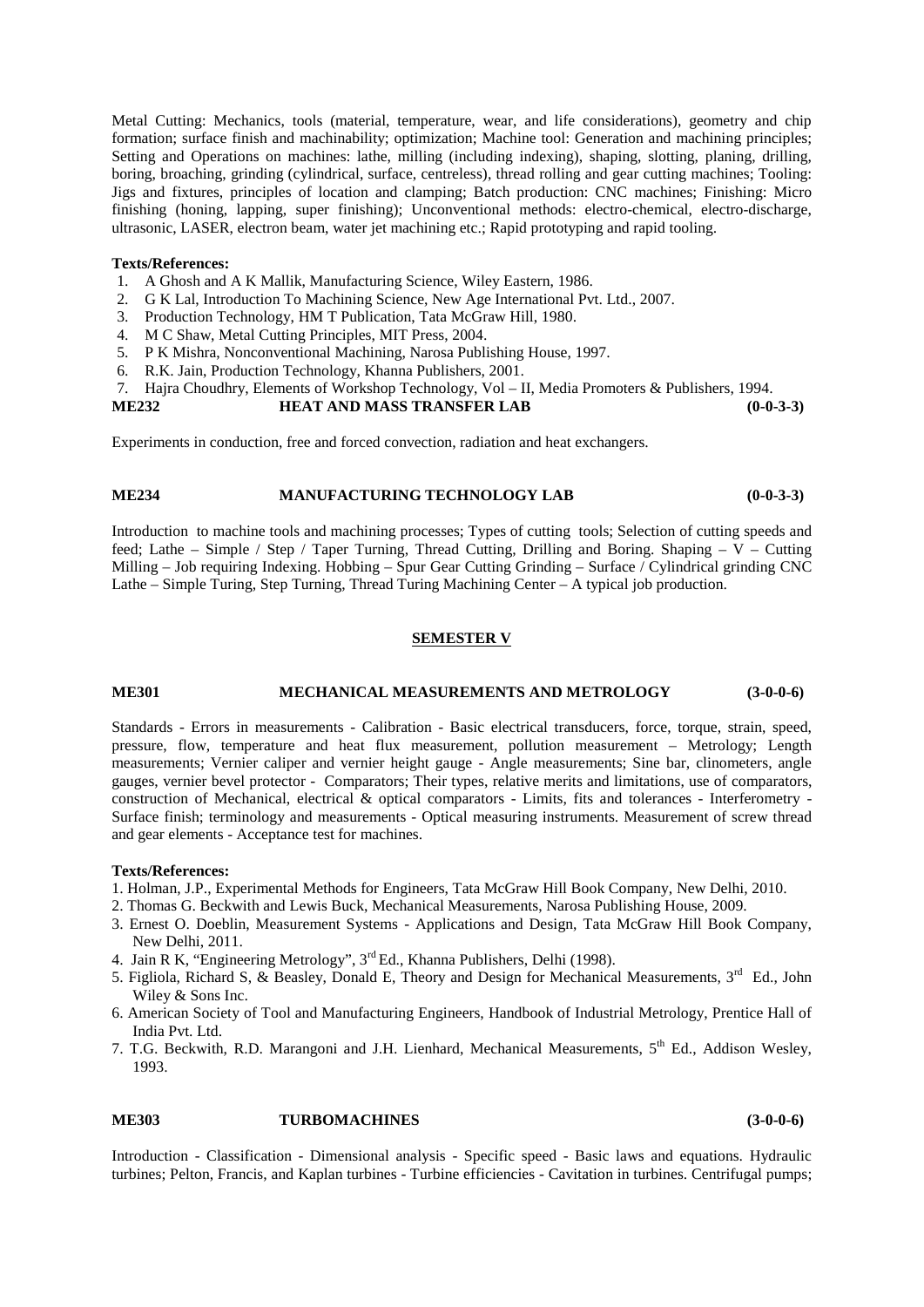theory, components, and characteristics - Cavitation - Axial flow pumps - Pump system matching. Centrifugal and axial flow compressors; slip, surging and chocking. Steam Turbine: impulse and reaction stage, degree of reaction, velocity triangle, velocity and pressure compounding, efficiencies, reheat factor, governing, nozzles - Gas turbine; basic cycle and multi-staging - Power and efficiency calculations. Combustion Chambers; Jet Propulsion.

#### **Texts/References:**

- 1. Dixon, S.L., Fluid Mechanics and Thermodynamics of Turbomachines, 5<sup>th</sup> Ed., Butterworth-Heinemann, 2005.
- 2. Sayers, A.T., Hydraulic and Compressible Flow Turbomachines, CBLS, 2003.
- 3. Ganesan, V., Gas Turbines, 2nd Ed., Tata McGraw-Hill, 2003.
- 4. H.I.H Saravanamuttoo, G.F.C. Rogers and H. Cohen, Gas Turbine Theory, 4<sup>th</sup> Ed., Pearson, 2003.
- 5. Lakshminarayana, B., Fluid Dynamics and Heat Transfer of Turbomachinery, Wiley-Interscience, 1995.
- 6. F. M. White, Fluid Mechanics,  $6<sup>th</sup>$  Ed., Tata McGraw-Hill, 2008
- 7. R.W. Fox, A.T. McDonald and P.J. Pritchard, Introduction to Fluid Mechanics, 6<sup>th</sup> Ed., John Wiley, 2004
- 8. B.R. Munson, D.F. Young, and T.H. Okhiishi, Fundamentals of Fluid Mechanics,  $5<sup>th</sup>$  Ed., Wiley India Edition, 2002
- 9. J. D. Anderson (Jr.), Modern Compressible Flow, McGraw-Hill International Ed., 1990.
- 10. Y. A. Cengel and J.M. Cimbala, Fluid Mechanics, Tata McGraw-Hill, 2006.

#### **ME305 DYNAMICS OF MACHINERY (3-1-0-8)**

Static and dynamic force analysis of mechanisms - Flywheel function and design. Balancing of rotating masses in one and in several planes - Balancing of reciprocating masses – Single and multi-cylinder engines. Governors; gravity and spring controlled governors - Gyroscopic effect. Vibration; free and forced vibrations - Single degree and multi-degree freedom systems. Vibration control - Passive and active control.

#### **Texts/References:**

- 1. J. J Uicker (Jr), G. R Pennock, and J. E Shigley, Theory of Machines and Mechanisms, 3<sup>rd</sup> Ed., Oxford International Student Edition, 2009.
- 2. J S Rao and R V Dukkipat, Mechanism and Machine Theory, 2<sup>nd</sup> Ed., New Age Intl., 2008.
- 3. S. S. Rattan, Theory of Machines, 3<sup>rd</sup> Ed., Tata McGraw Hill, 2009.
- 4. T. Bevan. Theory of Machines, CBS Publishers and Distributors, 1984.
- 5. L. Meirovitch, Elements of Vibration Analysis, McGraw Hill, 1998.
- 6. W. T. Thomsom and M.D. Dahleh, Theory of Vibration with Applications,  $5<sup>th</sup>$  Ed., Pearson Education, 1999.
- 7. Norton, R.L., Design of Machinery An introduction to the Synthesis and Analysis of Mechanisms of Machines, McGraw Hill International Editions,  $2<sup>nd</sup>$  Ed., 2000.

#### **ME307 THERMAL ENGINEERING I (3-0-0-6)**

Vapour Power Cycles: Carnot cycle, Rankine cycle, reheat cycle, regenerative cycle, steam cycles for nuclear power plant, back-pressure and extraction turbines and cogeneration, low-temperature power cycles, ideal working fluid and binary/multi-fluid cycles; Steam Generator: subcritical and supercritical boilers, fluidized bed boilers, fire-tube and water-tube boilers, mountings and accessories; Condenser; Cooling Tower: hygrometry and psychrometric chart.

- 1. G.F.C Rogers and Y. R. Mayhew, Engineering Thermodynamics Work and Heat Transfer, 4<sup>th</sup> Ed., Pearson, 2003.
- 2. T.D. Eastop and A. McConkey, Applied Thermodynamics for Engineering Technologists, 5<sup>th</sup> Ed., Pearson, 2003.
- 3. M.J. Moran and H N Shapiro, Fundamentals of Engineering Thermodynamics, 3<sup>rd</sup> Ed., John Wiley, 1995.
- 4. M.M. El Wakil, Power Plant Technology, McGraw Hill International, 1992.
- 5. P.K. Nag, Power Plant Engineering, 2<sup>nd</sup> Ed., Tata McGraw Hill, 2002.
- 6. W.A. Vopat, B.G.A. Skrotzki, Power Station Engineering and Economy, Tata McGraw Hill, New Delhi, 1999.
- 7. R.K. Rajput, Thermal Engineering, Laxmi Publications, New Delhi, 2006.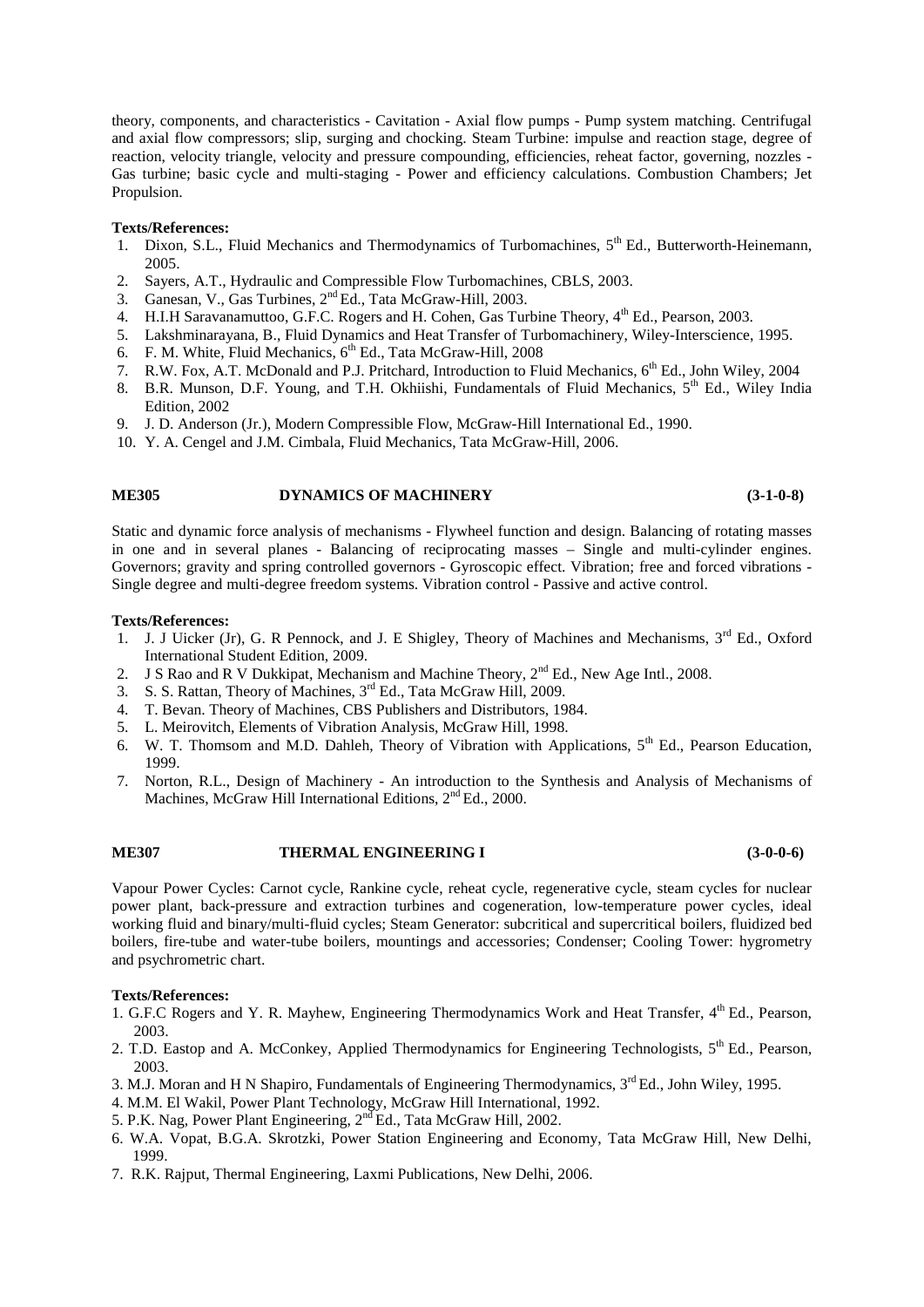#### **ME309 DESIGN OF MACHINE ELEMENTS I (3-0-0-6)**

Mechanical engineering design - Design considerations - Material selection - Modes of failure - Theories of failure - Endurance limit - Stress concentration - Factor of safety. Design of shafts and couplings - Design of cotter and knuckle joints. Helical and leaf springs. Fasteners and keys - Design of welded joints - Fillet and butt welds - Design of riveted joints. Design of sliding contact bearings - Selection of rolling contact bearings.

#### **Text/References:**

- 1. Sundararajamoorthy, T.V. and Shanmugam, N., Machine Design, Anuradha Agencies, 2003.
- 2. Shigley, J.E., Charles, R.M. and Richard, G.B., Mechanical Engineering Design,  $7<sup>th</sup>$  Ed., McGraw-Hill, 2004.
- 3. Bhandari, B., Design of Machine Elements, 3rd Ed., Tata McGraw Hill, New Delhi, 2009.
- 4. Norton, R.L., Machine Design: An Integrated Approach, 2<sup>nd</sup> Ed., Pearson, 2004.

## **ME331 MEASUREMENTS AND METROLOGY LAB (0-0-3-3)**

Calibration of LVDT, thermocouple, pressure gauges, Strain Gauges and flow meters. Use of various metrological tools like slip, angle gauge, feeler, taper, fillet, thread gauges, estimation of internal dimensions Measurements on precision instruments; sine bar, CMM - Universal measuring microscope, Profile projector - Electronic comparator, optical flat, surface roughness - Gear tooth thickness - MAAG gear tester.

#### **ME333 FLUID MECHANICS & TURBOMACHINERY LAB (0-0-3-3)**

Determination of pipe friction. Calibration of venturimeter, orifice-meter and water-meter. Determination of discharge coefficients for notches and weirs. Determination of viscosity of fluid. Determination of minor losses. Determination of discharge coefficients for mouthpiece and orifice. Flow through helical coils. Determination of metacentric height. Laminar and turbulent flow; Application of momentum equations. Performance Tests of Pumps and turbines.

## **ME335 DYNAMICS OF MACHINES LAB (0-0-3-3)**

Balancing. Measurement of moment of inertia of rigid bodies. Gyroscope. Jump speed of a cam. Mechanical vibrations: Bifilar, trifilar, compound pendulums. Damping: damping and critical damping coefficients, logarithmic decrement, coulomb damping, Natural frequencies of coupled pendulum.

#### **SEMESTER VI**

**ME302 MECHATRONICS (3-0-0-6)**

INTRODUCTION: Introduction to Mechantronics-Systems-Measurement Systems-Control Systems- Mechatronics Approach. SENSORS AND TRANSDUCERS: Introduction-Performance, Terminology- Displacement, Position and Proximity-Velocity and Motion Fluid Pressure-Temperature Sensors-Light Sensors- Selection of Sensors-Signal Processing. 8085 MICROPROCESSOR: Introduction-Architecture-Pin Configuration-Instruction set-Programming of Microprocessors using 8085 instructions-Interfacing input and output devices-Interfacing D/A converters and A/D converters-Applications- Temperature control-Stepper motor control-Traffic light controller. PROGRAMMABLE LOGIC CONTROLLERS: Introduction-Basic structure-Input/Output Processing-Programming-Mnemonics-Timers, Internal relays and counters-Data handling-Analog Input/Output-Selection of a PLC. DESIGN AND MECHATRONICS: Stages in Designing mechatronic systems - Traditional and Mechatronic design -Possible design solutions-Case studies of mechatronic systems - Pick and place robot - automatic car park system -engine management system.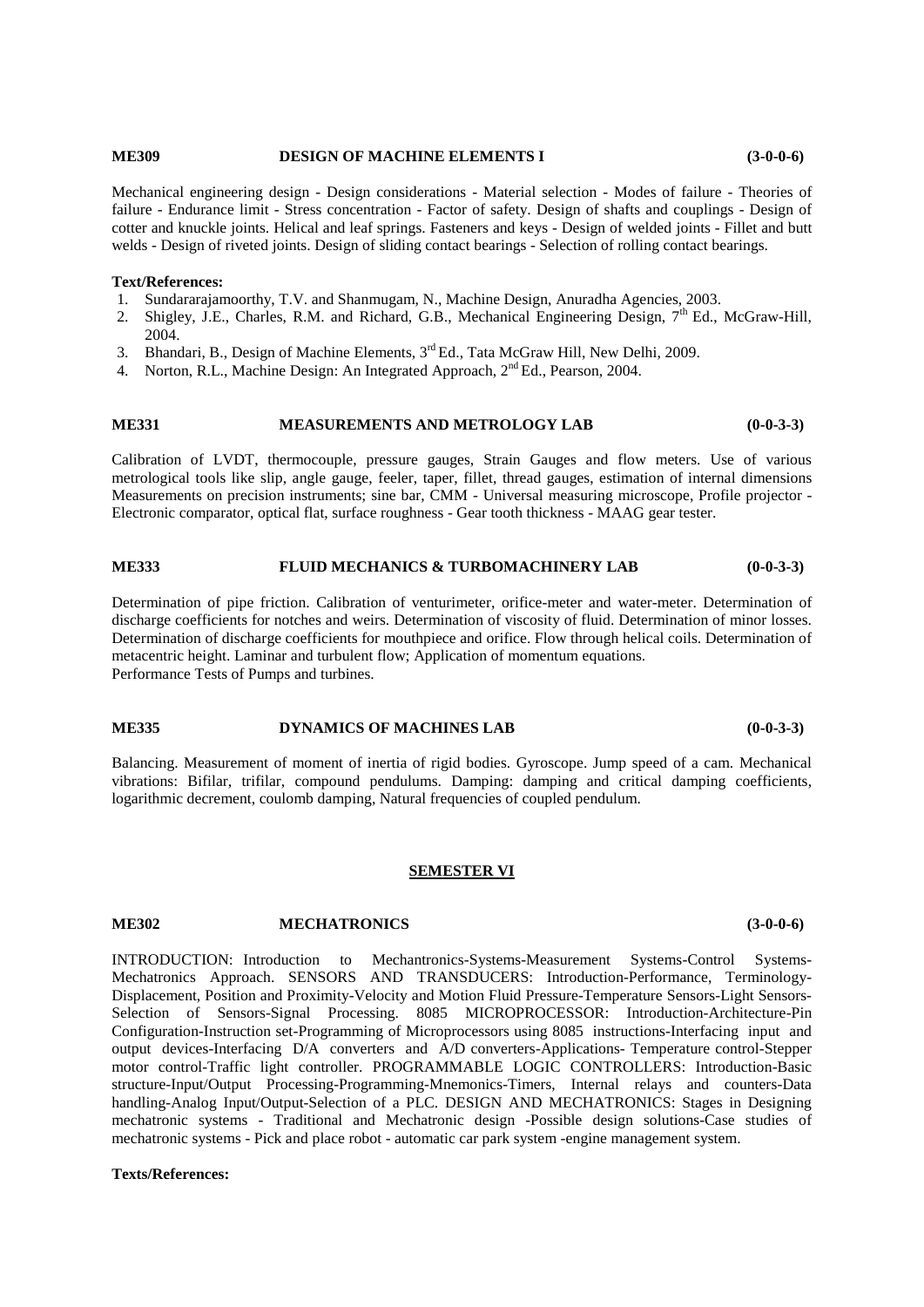- 1. W. Bolton, Mechatronics, Longman, Second Edition, 1999.
- 2. Michael B. Histand and David G. Alciatore, "Introduction to Mechatronics and Measurement Systems", McGraw Hill International Editions, 1999.
- 3. HMT Ltd., "Mechatronics", Tata McGraw Hill Publishing Co. Ltd., 1998.
- 4. Dan Necsulescu, "Mechatronics", Pearson Education Asia, 2002 (Indian reprint).
- 5. Devdas Shetty and Richard, A. K., Mechatronics System Design, Vikas Publishing House Private Ltd., New Delhi, 2002.

#### **ME304 AUTOMOBILE ENGINEERING (3-0-0-6)**

General classification of vehicles - Power unit - All components of power unit. Steering systems - Power steering - Wheel and suspension systems - Transmission system; clutches, couplings, gear boxes, and torque converters. Axles - Differentials - Mechanical, hydraulic, and pneumatic brakes - Power brakes – Four wheel drive. Electrical systems; construction, operation, and maintenance of batteries - Starter motors. Lighting and electrical accessories - Panel board instruments - Automobile air conditioning - troubleshooting.

#### **Texts/References:**

- 1. Heitner, J. Automotive Mechanics Principle and Practice, 2<sup>nd</sup> Ed., Affiliated East-West Press Ltd., 1974.
- 2. Newton, K., Steeds, W., and Garrett, T.K., The Motor Vehicle, Butterworths, 1989.
- 3. Kirpal Singh, Automotive Engineering, Vol. I & II, Standard Publishers, New Delhi, 2002.

#### **ME306 REFRIGERATION AND AIR CONDITIONING (3-0-0-6)**

Introduction about Refrigeration – Definitions of various terms. Methods of refrigeration. Air refrigeration system. Bell – Coleman cycle. Introduction about Air-craft Air Conditioning. Analysis of Vapour compression cycle, Modifications to basic cycle. Multi pressure systems. Multi-evaporator system and Cascade systems. Properties of refrigerants. Selection of refrigerants. Discussion of components of V.C system, Servicing. Vacuumizing and charging of refrigerant. Introduction to cryogenics. Psychrometry – Definitions for properties. Introduction to cooling load calculations. Comfort conditions. Effective temperature concept. Air-conditioning systems – discussion about the central plant with direct evaporator and chiller applications, Ice plant, refrigerators. Food preservation, IQF technique and freeze drying etc. Cold storage and thermal insulation.

#### **Texts/References:**

- 1. Arora, C. P., Refrigeration and Air-conditioning, 3<sup>rd</sup> Edition, Tata McGraw Hill Publications, New Delhi, 2008.
- 2. Roy, J. Dossat, Principles of Refrigeration, 4<sup>th</sup> Edition, Pearson. 2010.
- 3. Stoecker and Jones, Refrigeration and Air-Conditioning, Tata McGraw Hill Publications, New Delhi, 2008.
- 4. Manohar Prasad, Refrigeration and Air Conditioning, New Age International, 2004.

#### **ME308 THERMAL ENGINEERING II (3-0-0-6)**

Reciprocating air compressors - types - construction - work of compression without clearance - effect of clearance – Multistaging - optimum intermediate pressure for perfect inter cooling - Compressor efficiencies and mean effective pressure. Working of two and four stroke engines - valve and port timing diagrams - Deviation of engine indicator diagram from air standard cycles - Fuel air cycles and their analysis, Comparison of air standard and fuel air cycles - Losses in actual cycles. I.C. engines fuels and rating -SI engine air fuel mixture requirements - Performance curve of an automobile carburetor - Diesel injection systems - types - Jerk type pump – Injection pump governors. Types of nozzles - Introduction to petrol injection. Battery Ignition - magneto ignition and transistorized coil ignition - Combustion in SI engines - Knock in SI engines effect of engine variable on knock - Combustion in CI engines - knock in CI engines - combustion chambers for SI and CI engines. I.C. Engine testing - Measurement of friction power - Indicated power - Electronic Indicator- Brake power - dynamometers - Instruments for measuring emission of NOx , CO, Unburnt HC and smoke - engine efficiencies - Heat balance - Scavenging in two stroke engines.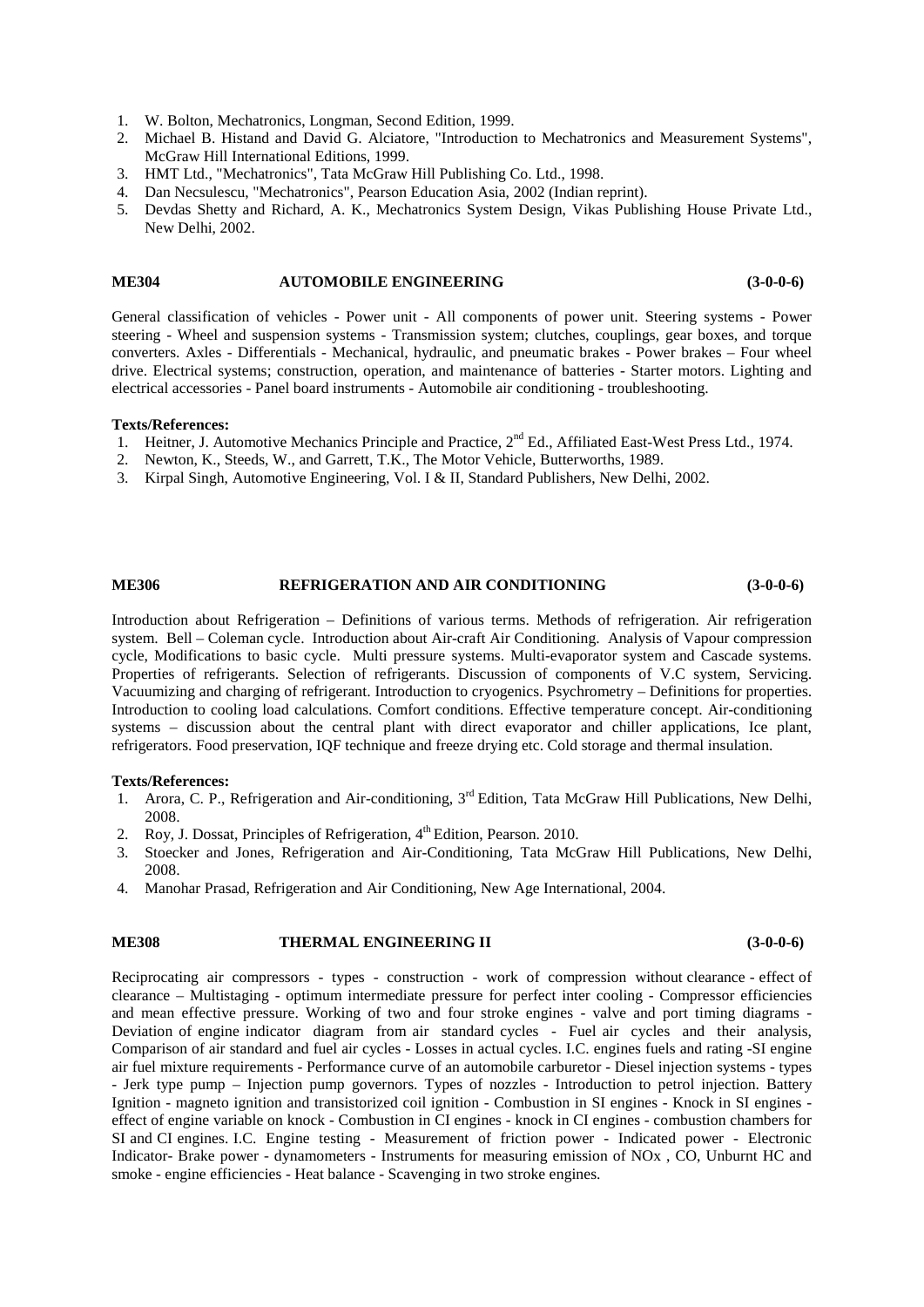#### **Texts/References:**

- 1. G. F. C. Rogers and Y. R. Mayhew, Engineering Thermodynamics Work and Heat Transfer,  $4^{th}$  Ed., Pearson, 2001.
- 2. H. I. H Saravanamuttoo, G. F. C. Rogers and H. Cohen, Gas Turbine Theory, 4<sup>th</sup> Ed., Pearson, 2003.
- 3. T. D. Eastop and A. McConkey, Applied Thermodynamics for Engineering Technologists, W. W. Pulkrabek, Engineering Fundamentals of the Internal Combustion Engine, PHI, 2002.
- 4. C. R. Fergusan and A. T. Kirkpatrick, Internal Combustion Engines, John Wiley & Sons, 2001.
- 5. R.K. Rajput, Thermal Engineering, Laxmi Publications, New Delhi, 2006.

### **ME310 DESIGN OF MACHNE ELEMENTS II (3-1-0-8)**

Introduction to transmission elements - Positive and friction based drives. Importance of friction based drives - Design of flat and V-belts - Design of rope and chain drives. Design of brakes and clutches. Design of spur and helical gears based on contact and beam strength. Design of bevel and worm gears. Design of multi-speed gearbox - Preparation of ray diagram and kinematic arrangement diagram for multi-speed gearbox.

#### **Texts/References:**

- 1. Sundararajamoorthy, T.V. and Shanmugam, N., Machine Design, Anuradha Agencies, 2003.
- 2. Shigley, J.E., Mechanical Engineering Design, 5<sup>th</sup> Ed., McGraw-Hill, 1989.
- 3. PSG Design Data Book, PSG Book Depot, 2010.
- 4. Bhandari, B., Design of Machine Elements, 3<sup>rd</sup> Ed., Tata McGraw Hill, New Delhi, 2009.
- 5. Norton, R.L., Machine Design: An Integrated Approach, 2<sup>nd</sup> Ed., Pearson, 2004.

#### **ME332 MECHATRONICS LAB (0-0-3-3)**

Verification of basic specifications of operation amplifier from data sheet; OP-amp Ck1amplifier (inverting and Non-inverting) P-amp Ck2 wave form generation (square wave, triangular wave); OP-amp Ck3 Integrator, Differentiator; OP-amp Ck4 V-I converter & I-V converter. Study of transducers: RTD + Signal Conditioning Circuit; Study of LVDT with accessory chip; Study of Digital Gates - SOP realization. Study of Microprocessor instruction set; Simple programs using 8085 microprocessor -Addition, Use of functions, Peripheral chips, Waveform generation. Usage of interrupts, Stepper motor control, Key board interface, Heater control; Study of PLC; Study of tools such as PSPICE; Usage of simulators (any other microprocessor)

#### **ME334 AUTOMOBILE ENGINEERING LAB (0-0-3-3)**

Study on engine components. Fuel systems. Ignition systems - Transmission systems - Steering systems. Suspension and braking systems. Wheel Alignment and Wheel Balancing of automobile vehicle. Layout of electrical wiring - Light and heavy vehicles.

#### **ME336 THERMAL ENGINEERING LAB (0-0-3-3)**

Property determination for fuels and lubrication oil. Study and performance testing of IC engines. Study and performance testing of air compressor. Emission measurements.

Study and performance tests on refrigeration.

Study and performance tests on air conditioning test rig.

#### **SEMESTER VII**

#### **HS401 INDUSTRIAL ECONOMICS (2-0-0-4)**

Demand and Supply – Forecasting techniques – Cost and Revenues. Competitive nature of the firms – Keynesian economics – National income. Trade cycle – Inflation – Index numbers – Capital budgeting – Cash flow analysis – Balance sheet. Risk and Decision Making – Technological Change in Global Economy – Locating the Firm in a global economy – Taxes and Decision Making. Exchange Rate determination –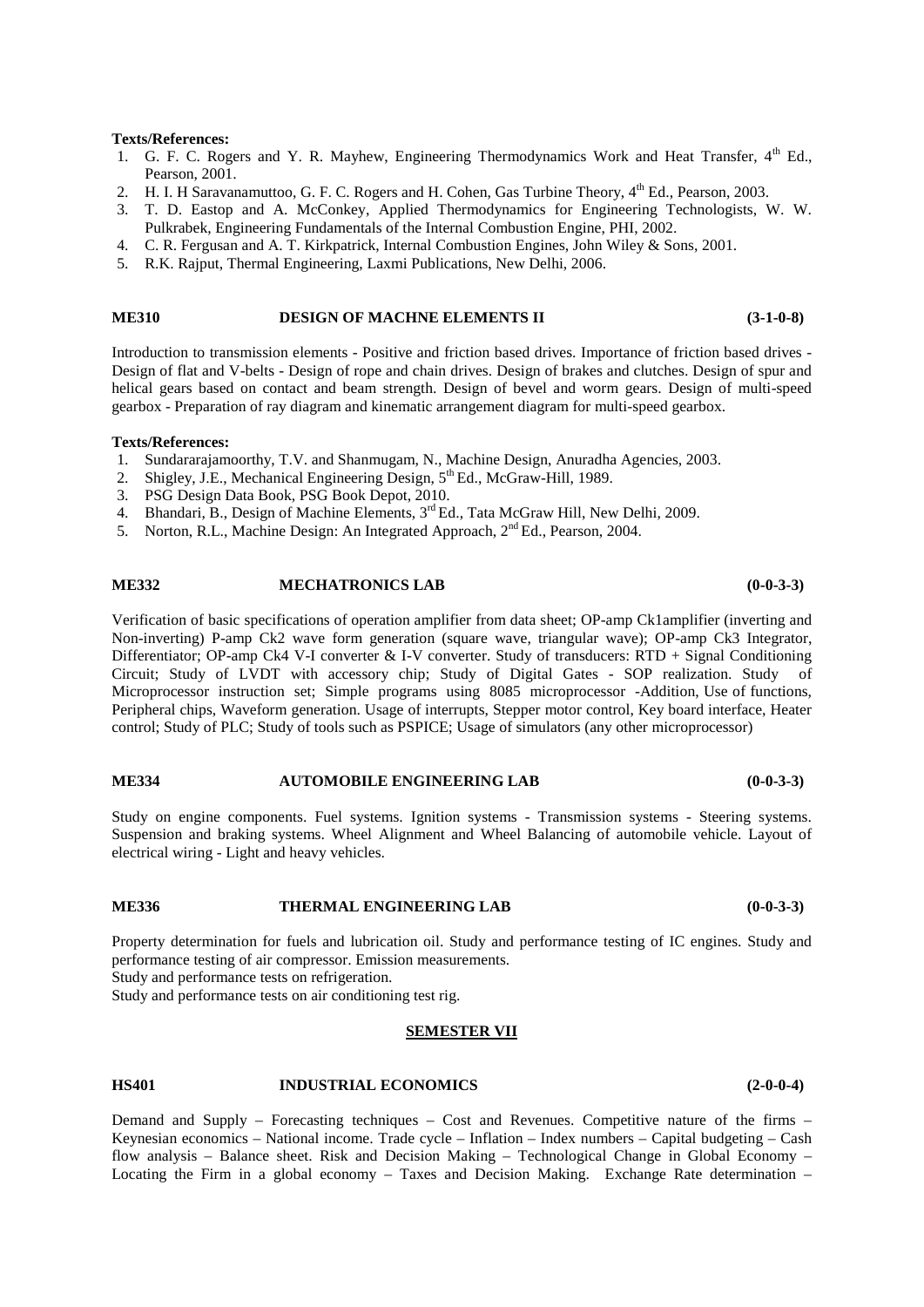Marketing – Product life cycle – Marketing research – Branding – Personality – Motivation – Leadership – Working in Teams.

#### **Texts/References:**

- 1. Adhikary Manab, Business Economics, Excel Books, 2004.
- 2. Dwivedi, D.N., Macro Economics Theory & Policy, Tata McGraw-Hill, 2005.
- 3. Aczel D. Amir, Soundarapandian Jayavel, Complete Business Statistics, Tata McGraw-Hill, 2005.
- 4. Robins P. Stephen, Organizational Behaviour, Prentice-Hall, 2002.

#### **ME401 INDUSTRIAL ENGINEERING AND OPERATIONS RESEARCH (3-0-0-6)**

Introduction, Production Planning and Control, Product design, Value analysis and value engineering, Plant location and layout, Equipment selection, Maintenance planning, Job, batch, and flow production methods, Group technology, Work study, Time and motion study, Incentive schemes, Work/job evaluation, Inventory control, Manufacturing planning: MRP, MRP-II, JIT, CIM, Quality control, Statistical process control, Acceptance sampling, Total quality management, Taguchi's Quality engineering. Forecasting, Scheduling and loading, Line balancing, Break-even analysis. Introduction to operations research, linear programming, Graphical method, Simplex method, Dual problem, dual simplex method, Concept of unit worth of resource, sensitivity analysis, Transportation problems, Assignment problems, Network models: CPM and PERT, Queuing theory.

#### **Texts/References:**

- 1. S. L. Narasimhan, D. W. McLeavey, and P. J. Billington, Production, Planning and Inventory Control, Prentice Hall, 1997.
- 2. J. L. Riggs, Production Systems: Planning, Analysis and Control, 3<sup>rd</sup> Ed., Wiley, 1981.
- A. Muhlemann, J. Oakland and K. Lockyer, Productions and Operations Management, Macmillan, 1992.
- 3. H. A. Taha, Operations Research An Introduction, Prentice Hall of India, 1997.
- 4. J. K. Sharma, Operations Research, Macmillan, 1997.

#### **ME403 CAD/CAM (3-0-0-6)**

Principles of Computer Aided Design (CAD): Computer configuration for CAD applications, Computer peripherals for CAD. Fundamentals of Computer Graphics: Two dimensional transformation, three dimensional transformation and projections. PLANE CURVES AND SPACE CURVES: Surface description and generation. Hidden line algorithms for wire frame modeling. Solid modeling. Introduction to Computer Aided Drafting and Analysis Softwares such Auto CAD, PRO ENGINEER, ANSYS, etc. CAD System utilization and application. Computer Aided Manufacturing (CAM): Introduction; Numerical control of machine tools, nomenclature, types, features, MCU. Transducers: Tooling for N.C. Machines, ISO G & M Codes, N.C. part programming, tool setting, cutter compensation, parametric programming, APT language structure, APT Geometry, motion commands, post processor commands, repetitive programming, compilation and control commands. Introduction to Computer Aided Process Planning; Introduction to Flexible Manufacturing Systems.

- 1. Ibrahim Zeid and Sivasubramanian, R., CAD/CAM Theory and Practice, Tata McGraw Hill Publications, New Delhi, 2009.
- 2. Yoram Koren, Computer Control of Manufacturing Systems, McGraw Hill Student edition, 2005.
- 3. Rao, P.N., CAD / CAM Principles and Applications, McGraw Hill Publishers, New Delhi, 2010.
- 4. Rogers David F. and Alan Adams J., "Mathematical Elements for Computer Graphics", McGraw Hill, 1990.
- 5. Kundra T. K., Rao P. N. and Tewari M. K., "Numerical Control and Computer Aided Manufacturing", Tata McGraw Hill, 1990.
- 6. Groover M.P., "Automation, Production Systems & Computer Integrated Manufacturing." Prentice Hall, 1989.
- 7. Krishnamoorthy C.S. and Rajeev S., "Computer Aided Design", Narosa Publishing House, 1991.
- 8. Groover M.P. and Zimmers E.W., "Computer Aided Design and Manufacturing", Prentice Hall India, 1997.
- 9. Elanchezhian C, Selwyn Sunder T and Shanmuga Sundar G., "Computer Aided Manufacturing", Laxmi Publications, New Delhi, 2006.